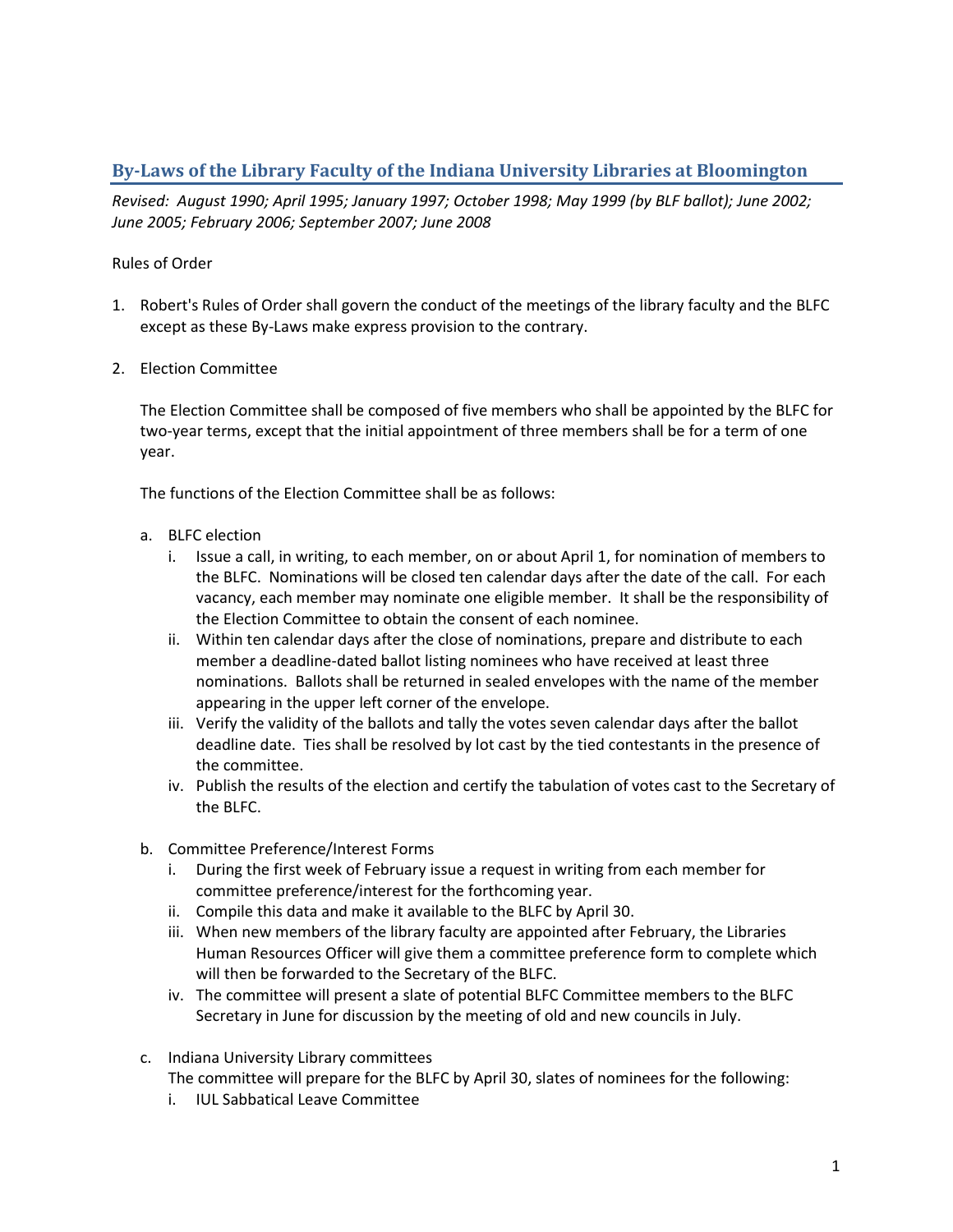- ii. IUL Promotion and Tenure Committee
- iii. IUL Faculty Standards Committee
- d. Conduct an election of IUB representatives to the IUL Faculty Review Board by April 30.
- e. Conduct all other elections as required by the BLFC or the library faculty.
- 3. Secretary of the BLFC

The duties of the Secretary of the BLFC shall be as follows:

- a. Serve as Chairperson of the Agenda Committee.
- b. Coordinate the preparation and distribution of comprehensive minutes of all BLFC meetings.
- c. Call a special meeting of the council upon receipt of a valid petition.
- d. Retain the certified tabulation of the election results and designate replacements for council members unable to complete their elected term.
- e. Prepare and distribute to each library faculty member, prior to September 1, a summary of the actions taken during the preceding academic year by the library faculty and the council and the current status of all uncompleted actions.
- 4. Secretary of the Library Faculty

The duties of the Secretary of the Library Faculty shall be as follows:

- a. Serve as a member of the Agenda Committee.
- b. Call a special meeting of the library faculty upon receipt of a valid petition.
- c. Verify and record in the minutes, the presence of a quorum at each regular and special meeting of the library faculty.
- d. Prepare comprehensive minutes of all library faculty meetings, retain an official copy and distribute one to each member.
- 5. Agenda Committee

The Agenda Committee shall be composed of the Secretary of the BLFC, the Secretary of the Library Faculty, the BLFC/BFC liaison, and the Dean, or his/her designee.

The functions of the Agenda Committee shall be as follows:

- a. Place all communications requesting library faculty action on the appropriate agenda.
- b. Determine and prepare the agenda for all meetings of the library faculty and the BLFC.
- c. Distribute the agenda and a notice of all meetings, along with documents to be considered, to each library faculty member.
- d. Prepare the final draft of actions taken, or motions made subject to mail vote, by the library faculty and the BLFC.
- e. Publish a schedule of regular library faculty and BLFC meetings for the forthcoming academic year.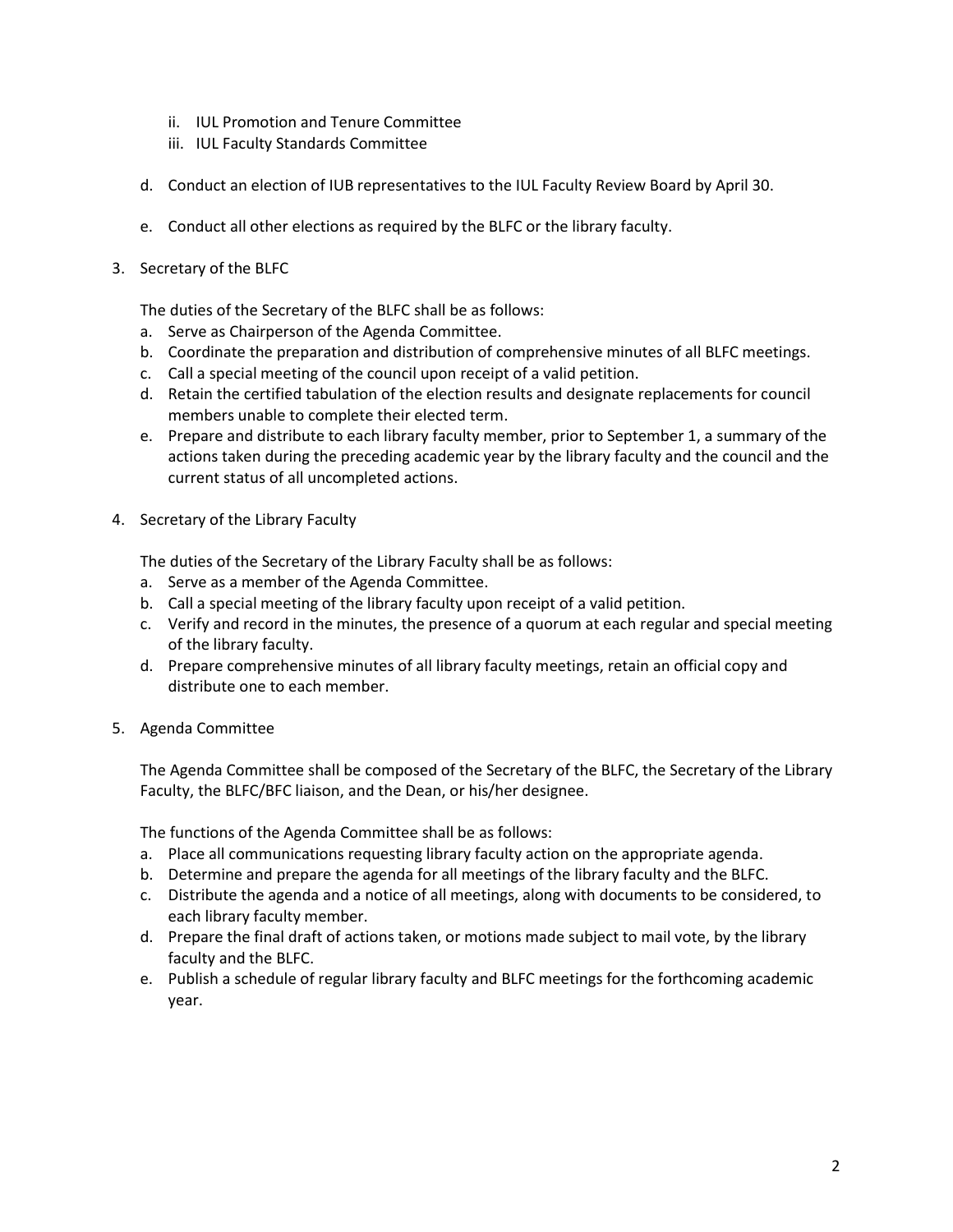### 6. Standing Committees

The standing committees of the library faculty shall be established for an indefinite period with overlapping two year membership terms beginning on September 1. Standing committees shall have the right to establish ad hoc subcommittees from within and without their membership.

Each standing committee shall be required to submit a written annual report to the Library Faculty at a time to be specified by the BLFC. All library faculty members are eligible for appointment to any of the standing committees.

7. Budgetary Advisory Committee

The Budgetary Advisory Committee shall be a standing committee composed of six members who shall be appointed by the BLFC for a term of two years. The Libraries Fiscal Officer shall be an ex officio, non-voting member of the committee.

The functions of the Budgetary Advisory Committee shall be as follows:

- a. Serve as an advisory body to the Dean on budgetary matters.
- b. Administer the Bloomington Libraries Salary Policy for Library Faculty by advising the Dean on faculty salary matters. Recommend changes in the policy as needed to the Faculty Standards Committee.
- c. Review the annual budget for the IUB Libraries.
- d. Analyze cost factors related to areas of IUB Libraries activities.
- e. Recommend priorities of action in the event of mandated budget reversions or reductions, or significant increases of budget allocation.
- f. Serve as the consultative committee to the Dean for annual library faculty salary budget allocation.
- 8. Collection Development Committee

The Collection Development Committee shall be a standing committee composed of six members who shall be appointed by the BLFC for a term of two years. The administrator responsible for collection development shall be an ex officio, non-voting member of the committee. The following guidelines will be used by the BLFC in determining the membership of the committee:

- a. At least three members of the committee should be fund managers each with at least two years collection development experience in an academic library (in or outside IUB).
- b. The non-fund managers on the committee should include both public services and technical services librarians.
- c. Members of the committee should be from both the Main Library and the Campus libraries.
- d. Librarians from the extra-system libraries should be appointed only after the above requirements have been met.
- e. No appointed member of the committee should be from the library administration.

The functions of the Collection Development Committee shall be as follows:

a. Serve as an advisory body to the administrator responsible for collection development in reviewing the libraries' collections.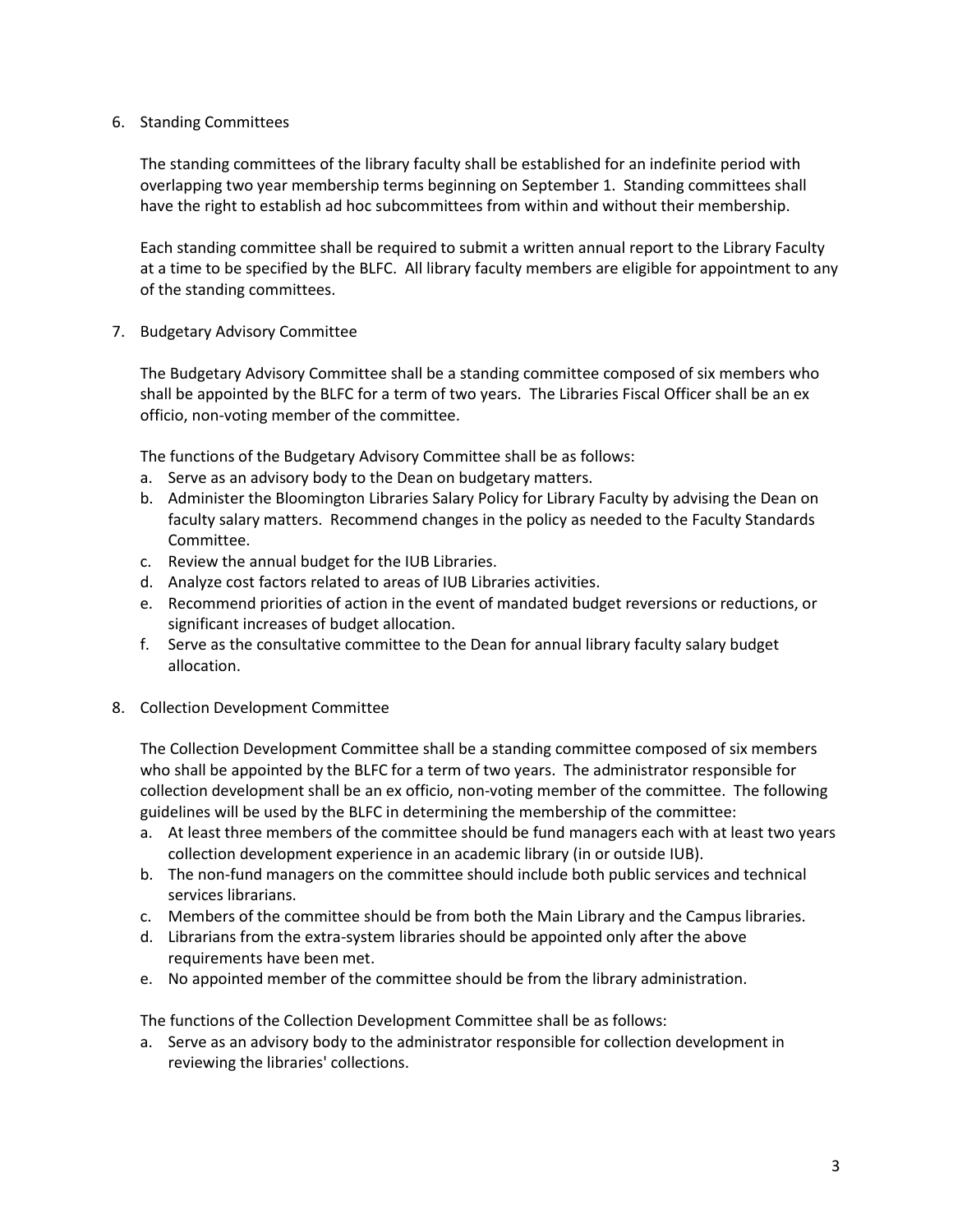- b. Review and recommend to the Dean and the Administrator responsible for Collection Development the allocation of the library materials budget according to the research, instructional, and service needs of the university.
- c. Manage the general fund.
- d. Appoint liaisons to:
	- i. Any endowment fund committee(s)
	- ii. Any other committee formed for the purpose of dispersing special funds to the Libraries' collections (the necessity for such a liaison being determined in each case by BLFC or the Committee itself)
- e. Review policies and procedures in the collection development process.
- 9. Constitution and By-Laws Committee

The Constitution and By-Laws Committee shall be a standing committee composed of six members who shall be appointed by the BLFC for a term of two years.

The functions of the Constitution and By-Laws Committee shall be as follows:

- a. Regularly review the Constitution and By-Laws of the library faculty.
- b. Prepare drafts for the BLFC of amendments to the Constitution and By-Laws.
- 10. Continuing Education Committee

The Continuing Education Committee shall be a standing committee composed of six members who shall be appointed by the BLFC for a term of two years. The Libraries Human Resources Officer shall be an ex officio, non-voting member of the committee.

The function of the Continuing Education Committee shall be as follows:

a. Plan continuing education programs.

#### 11. Faculty Standards Committee

The Faculty Standards Committee shall be a standing committee composed of six members who shall be appointed by the BLFC for a term of two years. The Libraries Human Resources Officer shall be an ex officio, non-voting member of the committee.

The functions of the Faculty Standards Committee shall be as follows:

- a. Review existing guidelines for work responsibilities, privileges and salaries and make recommendations where appropriate. Maintain the Bloomington Libraries Salary Policy for Library Faculty.
- b. Review existing appointment and promotion and tenure criteria and make recommendations where appropriate.
- c. Review existing methods for evaluating performance and make recommendations where appropriate.
- d. Serve as an advisory committee for the administrator responsible for Libraries Human Resources.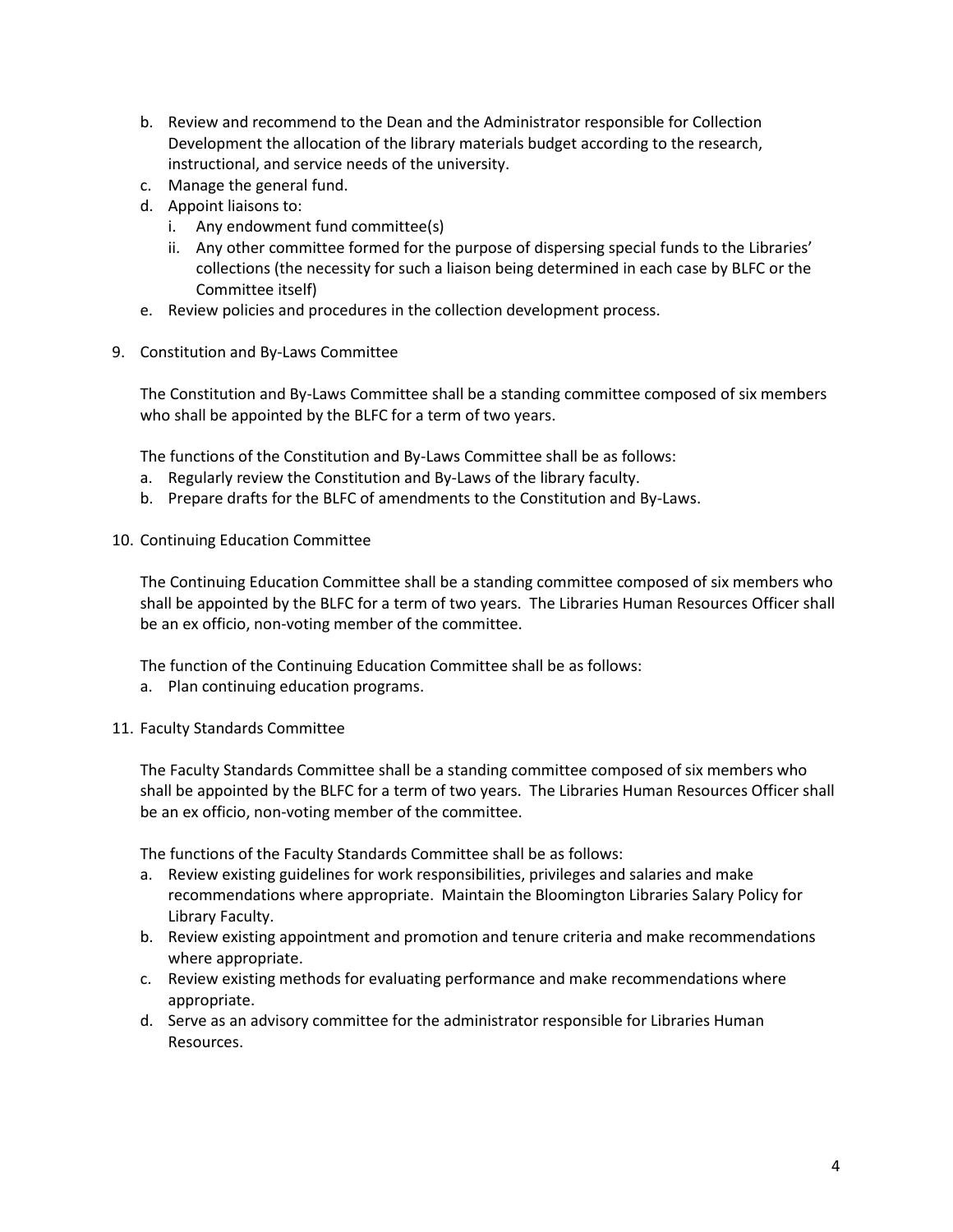12. The Peer Committee for Annual Merit Review

The Peer Committee for Annual Merit Review shall be a standing committee composed of four members appointed by the BLFC for a term of one year. Once a librarian serves on the Peer Committee that librarian may not serve again for five years. Selection of the Peer Committee will be by lottery. The BLFC secretary will randomly select the names of four librarians from the names of those eligible for membership on the Peer Committee at the first BLFC meeting of the year. Librarians included in the review process, including those extra-systems librarians who have notified the BLFC secretary by the first of July each year that they wish to participate, are eligible to be appointed to the Peer Committee.

The function of the Peer Committee for Annual Merit Review shall be as follows:

- a. To make recommendations to the Ruth Lilly University Dean of University Libraries on the merit portion of the annual salary distribution to individual librarians, following the procedures of the BLFC document "Peer Committee for Annual Merit Review."
- 13. Salary Equity Review Committee

The Salary Equity Review Committee shall be a standing committee composed of six members appointed by the BLFC for a term of two years.

The membership of the Committee should, as far as practicable, represent the diversity of the Bloomington Library Faculty, drawing from: all librarian ranks; both administrative and nonadministrative librarians; and librarians with technical services, public services, and collection development responsibilities. The Libraries Human Resources Officer and the Libraries Fiscal Officer shall serve as ex-officio, non-voting members.

The functions of the Salary Equity Review Committee shall be as follows:

- a. To monitor the accuracy and scope of the salary database of all Bloomington library faculty members, including extra-system library faculty. This database is maintained by the Libraries Human Resources Office.
- b. To conduct salary equity reviews on an individual basis when requested by any librarian. The Committee's evaluation of the review will be submitted to the Libraries Human Resources Officer and the Dean.
- 14. Appointments to Other Organizations

Library faculty members may be appointed by the BLFC to serve in any capacity with other organizations at the request of such organizations or the Dean.

- a. At the first Council meeting each year, two members of the BLFC shall be elected to represent the Bloomington campus on the Indiana University Library Faculty Council (hereinafter referred to as the "IULFC"). One of the two elected shall be a second year council member; the other shall be a first year council member.
- b. Any member of BLFC may substitute for an elected Bloomington representative of IULFC and serve as a voting alternate. If a position is vacated during the year, another BLFC member shall be elected to fill out the term.